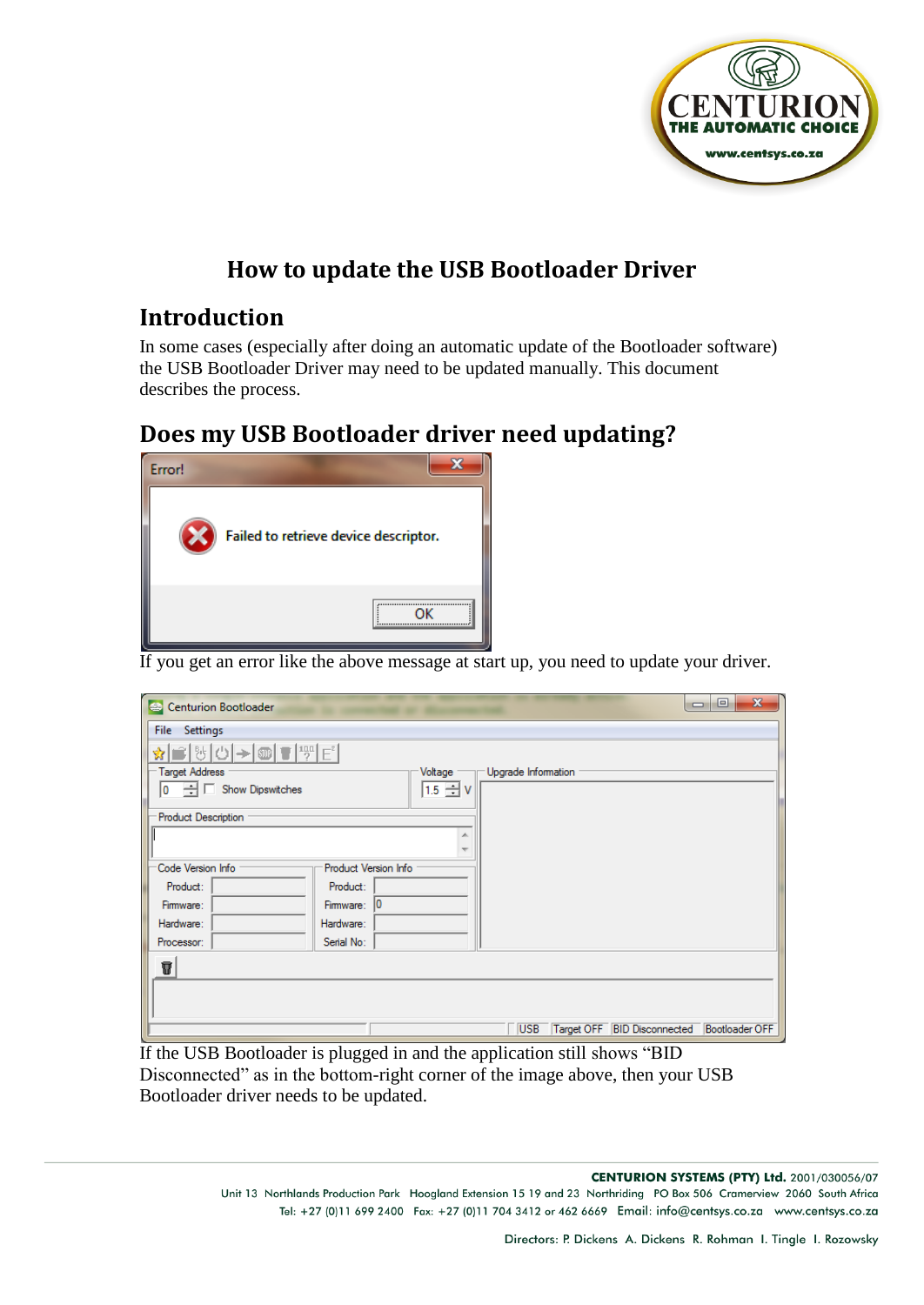

## **Updating the USB Bootloader driver**



• Right-click on Computer and select Manage.



Select Device Manager from the left-hand pane



- Expand the "Universal Serial Bus controllers" node and look for the item labelled "Centurion Systems USB Bootloader" or "USB Bootloader".
- If you can't find it under the "Universal Serial Bus controllers" it might be listed under "Other Devices".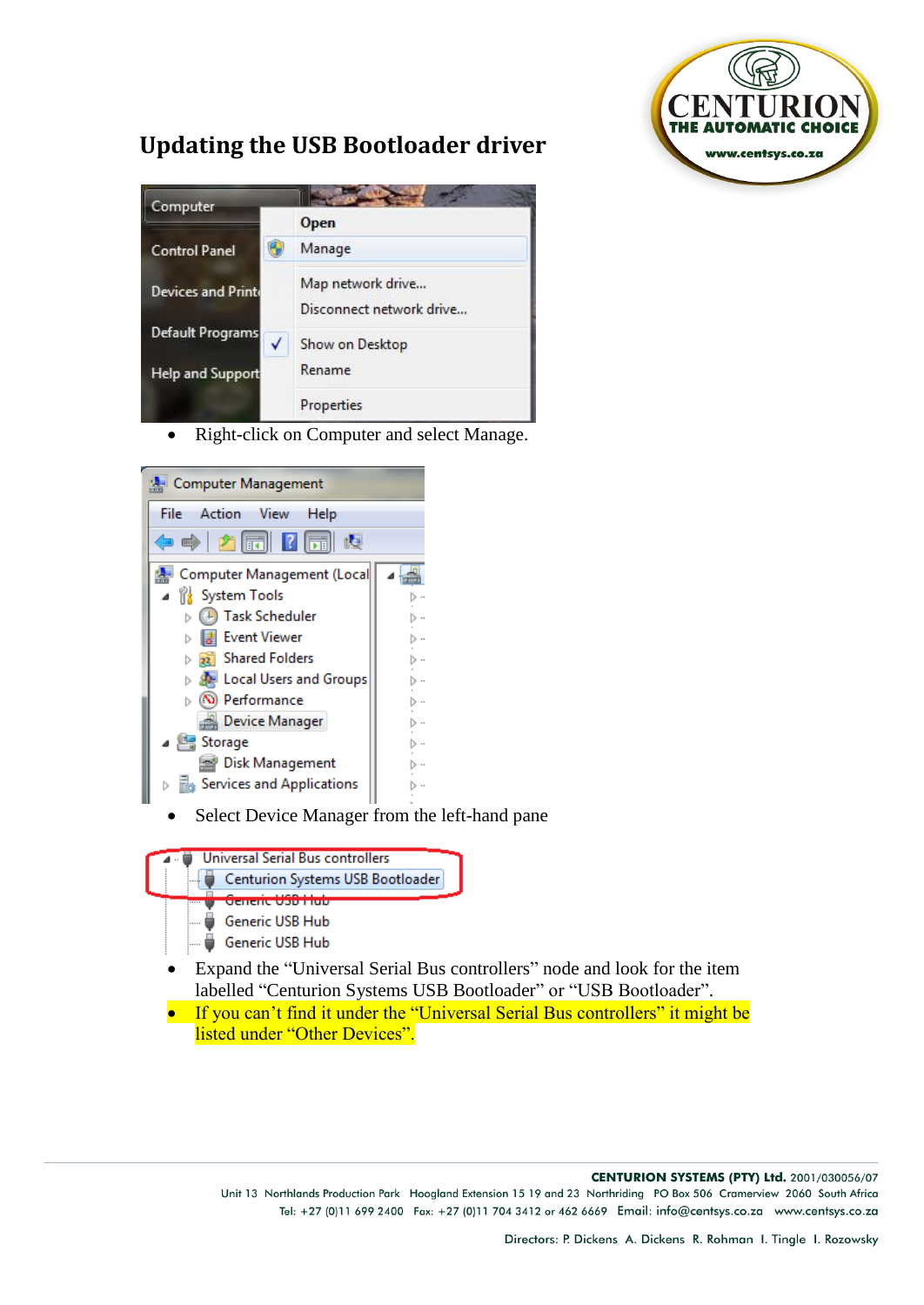

| Generic USB Hub      | Update Driver Software                              |
|----------------------|-----------------------------------------------------|
| Generic USB Hub      | <b>Disable</b>                                      |
| Generic USB Hub      | Uninstall                                           |
|                      |                                                     |
| Intel(R) 5 Series/34 | Scan for hardware changes                           |
| Intel(R) 5 Series/34 |                                                     |
| <b>USB Root Hub</b>  | <b>Properties</b>                                   |
|                      | Centurion Systems USB Bootloader<br>HUAWEI Mobile C |

• Right-click on "Centurion Systems USB Bootloader" and select "Update Driver Software…"

| Update Driver Software - Centurion Systems USB Bootloader                                                                                                                                                                              |  |
|----------------------------------------------------------------------------------------------------------------------------------------------------------------------------------------------------------------------------------------|--|
| How do you want to search for driver software?                                                                                                                                                                                         |  |
| Search automatically for updated driver software<br>Windows will search your computer and the Internet for the latest driver software<br>for your device, unless you've disabled this feature in your device installation<br>settings. |  |
| Browse my computer for driver software<br>Locate and install driver software manually.                                                                                                                                                 |  |
| Cancel                                                                                                                                                                                                                                 |  |

• Select "Browse my computer for driver software"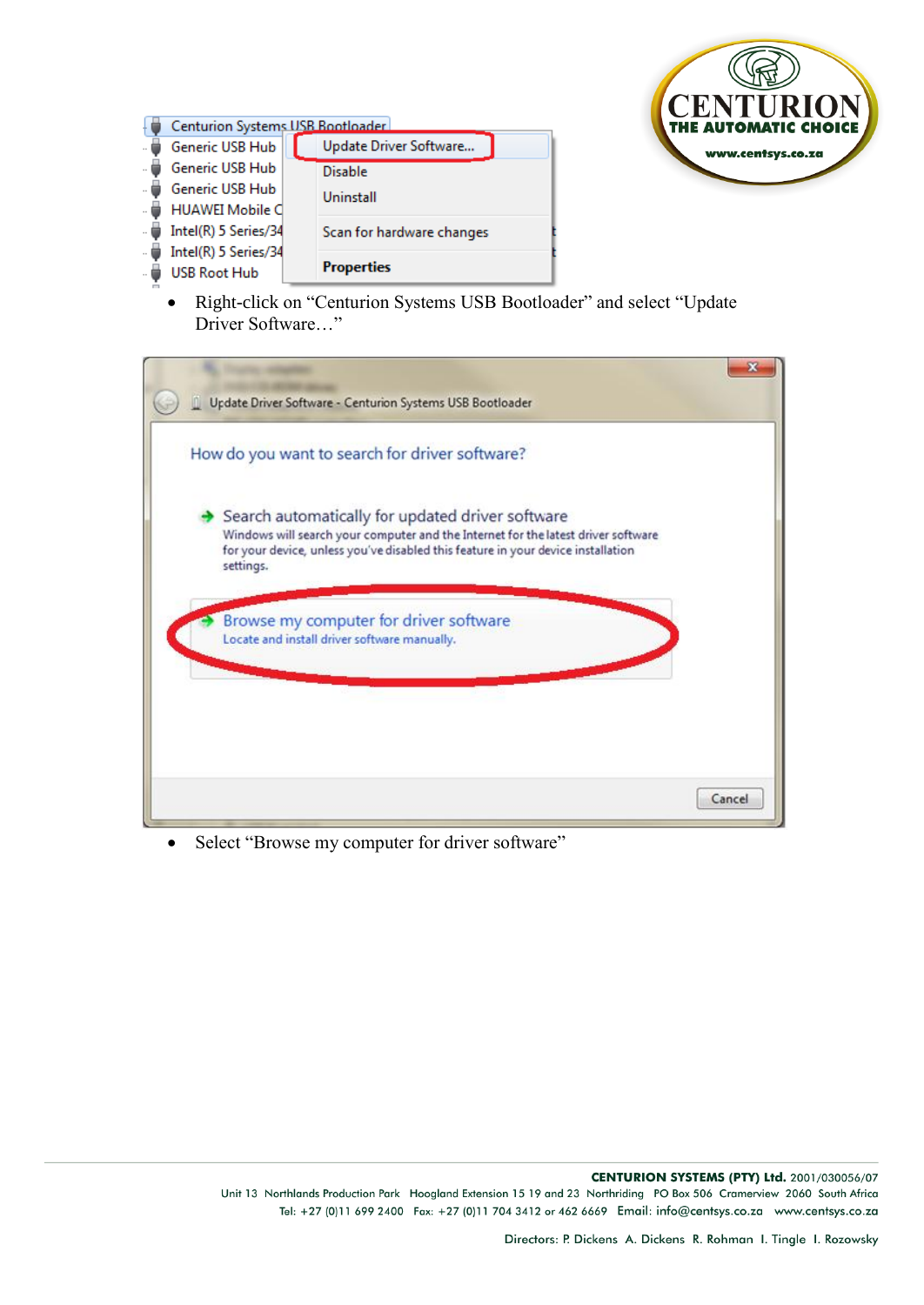| Update Driver Software - Centurion Systems USB Bootloader                                                                                                                                            | CENTI<br>.co.za |
|------------------------------------------------------------------------------------------------------------------------------------------------------------------------------------------------------|-----------------|
| Browse for driver software on your computer                                                                                                                                                          |                 |
| Search for driver software in this location:                                                                                                                                                         |                 |
| C:\Program Files\Centurion Systems\Bootloader\Drivers<br>Browse                                                                                                                                      |                 |
| V Include subfolders                                                                                                                                                                                 |                 |
| Let me pick from a list of device drivers on my computer<br>This list will show installed driver software compatible with the device, and all driver<br>software in the same category as the device. |                 |
|                                                                                                                                                                                                      | Next<br>Cancel  |
| Browse to the Drivers subfolder of the Bootloader installation folder (the<br>$\bullet$<br>typical driver installation folder is shown above).                                                       |                 |
| On 64-bit operating systems the installation folder will be:<br><b>o</b> C:\Program Files (x86)\Centurion Systems\Bootloader\Drivers                                                                 |                 |
|                                                                                                                                                                                                      | x               |
| Update Driver Software - Centurion Bootloader                                                                                                                                                        |                 |
| Windows has successfully updated your driver software                                                                                                                                                |                 |
| Windows has finished installing the driver software for this device:                                                                                                                                 |                 |
|                                                                                                                                                                                                      |                 |
| <b>Centurion Bootloader</b>                                                                                                                                                                          |                 |
|                                                                                                                                                                                                      |                 |
|                                                                                                                                                                                                      |                 |
|                                                                                                                                                                                                      |                 |
|                                                                                                                                                                                                      |                 |
|                                                                                                                                                                                                      |                 |
|                                                                                                                                                                                                      |                 |
|                                                                                                                                                                                                      | $C$ lose        |

Unit 13 Northlands Production Park Hoogland Extension 15 19 and 23 Northriding PO Box 506 Cramerview 2060 South Africa Tel: +27 (0)11 699 2400 Fax: +27 (0)11 704 3412 or 462 6669 Email: info@centsys.co.za www.centsys.co.za